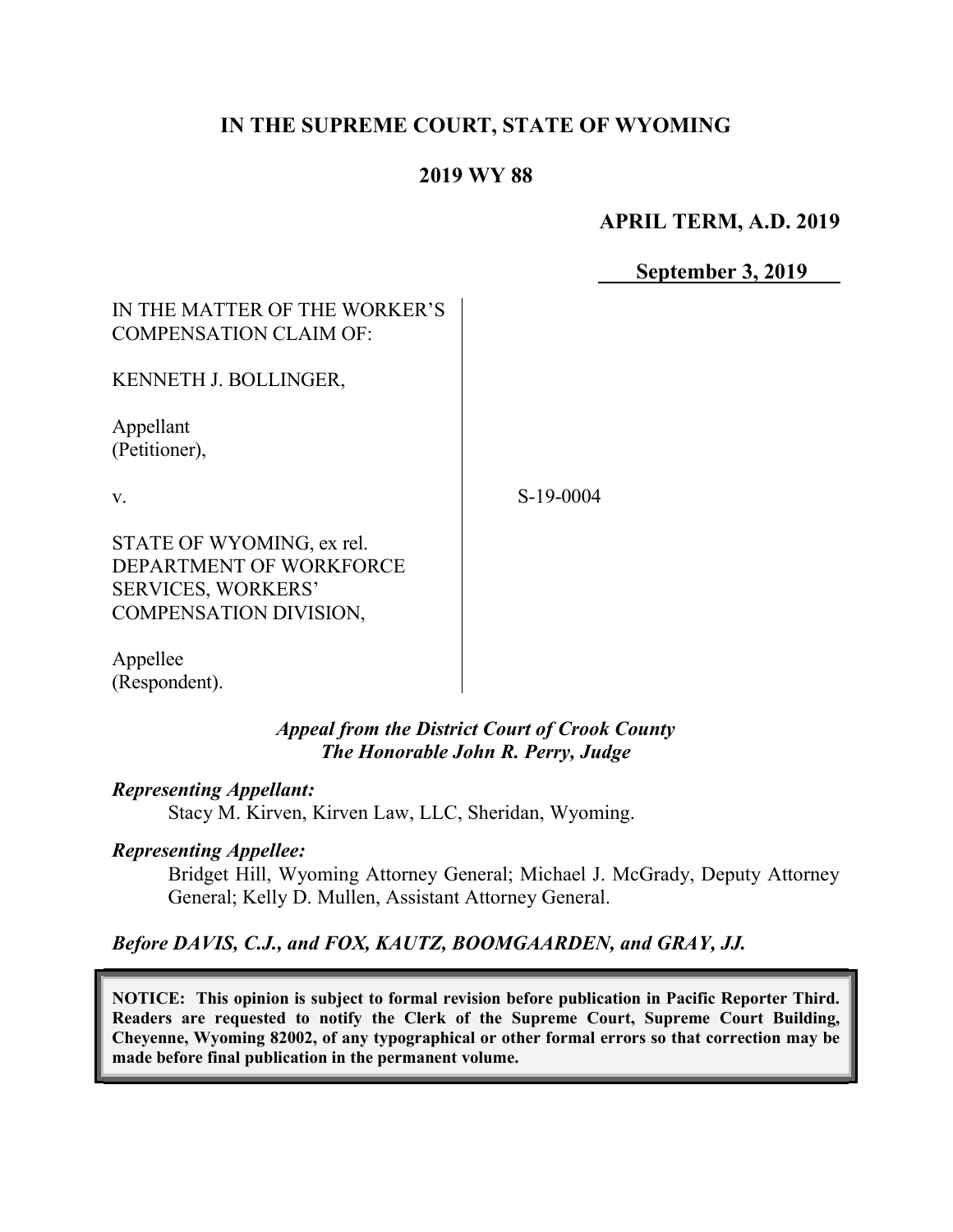#### GRAY, Justice.

[¶1] The Office of Administrative Hearings (OAH) denied Kenneth J. Bollinger's request for permanent partial disability benefits. The hearing examiner determined Mr. Bollinger had not established "that because of his injury he is unable to return to employment at a wage of at least 95% of his monthly earnings at the time of his injury." Mr. Bollinger claims the hearing examiner's decision is not supported by the evidence, and the hearing examiner failed to consider undisputed evidence in favor of Mr. Bollinger's position. Specifically, Mr. Bollinger claims the hearing examiner's decision failed to recognize that after a diligent job search, he remained unemployed. We affirm.

#### **ISSUES**

- 1. Was the OAH decision to deny Mr. Bollinger permanent partial disability benefits supported by substantial evidence?
- 2. Was the OAH decision to deny Mr. Bollinger permanent partial disability benefits arbitrary, capricious, or otherwise not in accordance with the law?

### **FACTS**

#### A. Procedural Background

 $\overline{a}$ 

[¶2] On February 19, 2016, Mr. Bollinger, a boiler/kiln operator, injured his left arm while working at a lumber mill in Hulett, Wyoming. At the time of his injury, he earned \$16.50 per hour.

[¶3] Mr. Bollinger filed a timely claim with the Workers' Compensation Division (the Division) and received temporary benefits on February 26, 2016.<sup>1</sup> On March 17, 2017, the Division issued a determination letter awarding payments for a permanent partial impairment. Mr. Bollinger then applied for permanent partial disability payments. On July 10, 2017, the Division denied his claim because he had not submitted the required

<sup>&</sup>lt;sup>1</sup> "Temporary total disability' means that period of time an employee is temporarily and totally incapacitated from performing employment at any gainful employment or occupation for which he is reasonably suited by experience or training." Wyo. Stat. Ann. § 27-14-102(a)(xviii). Temporary benefits generally do not continue longer than 24 months. Wyo. Stat. Ann. § 27-14-404(a). In most cases, temporary total disability benefits terminate when the worker fully recovers or qualifies for permanent partial impairment benefits, which may lead to permanent partial disability benefits, or permanent total disability benefits. Wyo. Stat. Ann. § 27-14-404(c).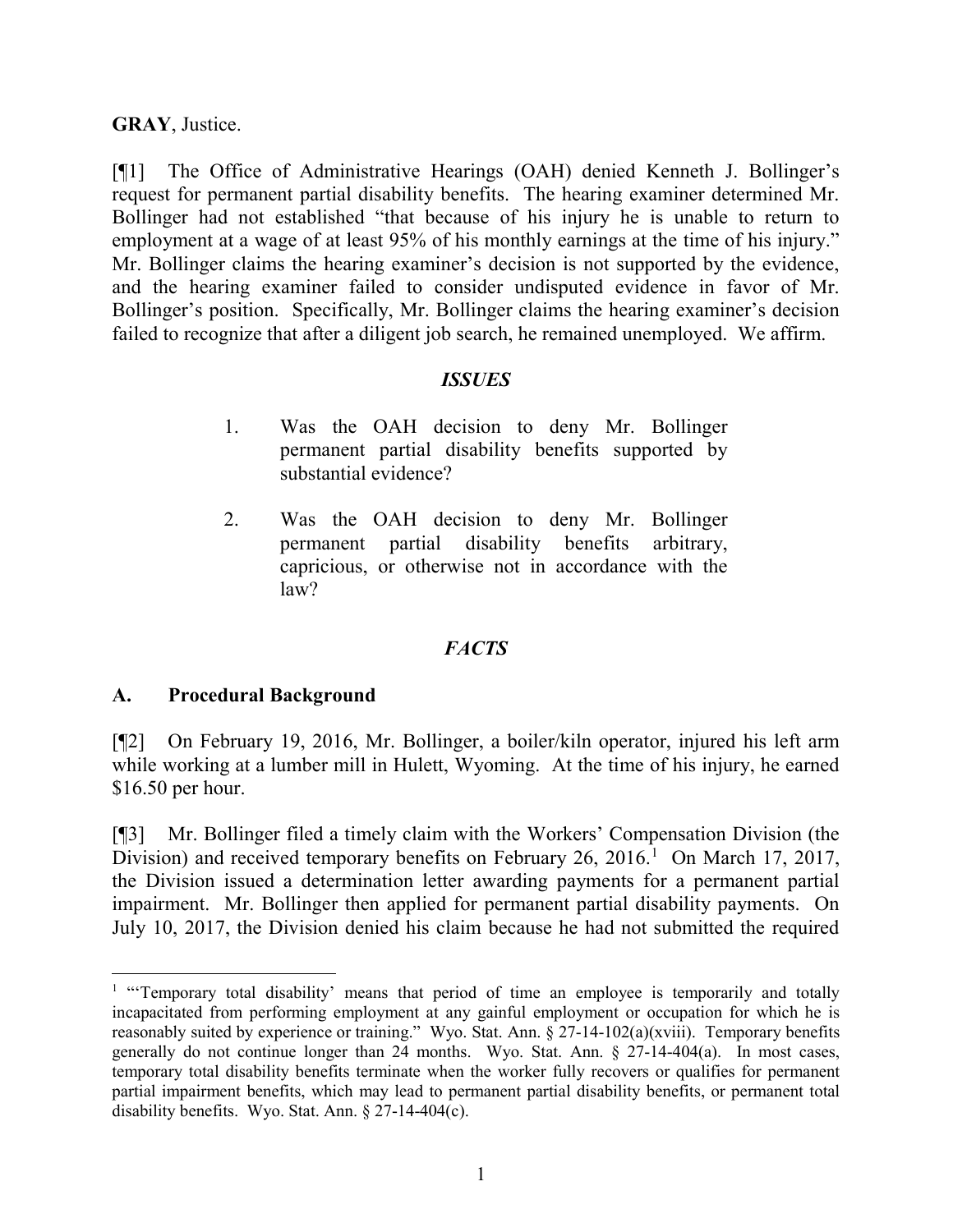number of contacts to be deemed actively seeking work.<sup>2</sup> Mr. Bollinger supplemented his application for benefits by listing thirteen additional documented work contacts. On July 20, 2017, the Division again denied his claim because his information indicated he could "return to an occupation at a comparable wage" and therefore did not qualify for permanent partial disability benefits.

[¶4] Mr. Bollinger objected to the Division's conclusion, and his claim was referred to the OAH for an evidentiary hearing. The hearing was held on March 20, 2018. Twentyone days later, the hearing examiner issued the Findings of Fact, Conclusions of Law and Order. The order denied benefits because Mr. Bollinger had "not met his burden of proof to establish that because of his injury he is unable to return to employment at a wage of at least 95% of his monthly earnings at the time of his injury." Mr. Bollinger petitioned for judicial review of the hearing examiner's decision. The district court found the hearing examiner's decision was supported by substantial evidence and affirmed. Mr. Bollinger filed this timely appeal.

## B. The Hearing Examiner's Findings of Fact, Conclusions of Law and Order

[¶5] The hearing examiner's order contained the following findings of fact: Mr. Bollinger is 63 years old and resides in Moorcroft, Wyoming. He has a bachelor of science in aerospace engineering and worked for NASA for approximately 20 years. While at NASA, he was a financial information processing assistant; an IT department manager; a web services manager; and he worked on numerous projects including the Voyager, Cassini, and Magellan expeditions. In 2000, Mr. Bollinger moved to Wyoming where he has lived ever since. He has worked in numerous occupations in Wyoming, including as a compliance officer, privacy officer, grant project analyst, and technical sales executive. Mr. Bollinger also designed and operated an alternative energy company.

[¶6] After the injury to his left arm, Mr. Bollinger participated in a permanent impairment evaluation where it was determined his injury resulted in an 11% upper

Wyo. Stat. Ann.  $\S 27$ -14-405(h)(i)–(iii) (LexisNexis 2019) (emphasis added).

 $\overline{a}$ 

<sup>&</sup>lt;sup>2</sup> To demonstrate a claimant is eligible for permanent partial disability benefits, he must show, by a preponderance of the evidence:

<sup>(</sup>i) The injured employee is because of the injury, unable to return to employment at a wage that is at least ninety-five percent (95%) of the monthly gross earnings the employee was earning at the time of injury; (ii) An application for permanent partial disability is filed not before three (3) months after the date of ascertainable loss or three (3) months before the last scheduled impairment payment, whichever occurs later, but in no event later than one (1) year following the later date; and (iii) The employee has actively sought suitable work, considering the employee's health, education, training and experience.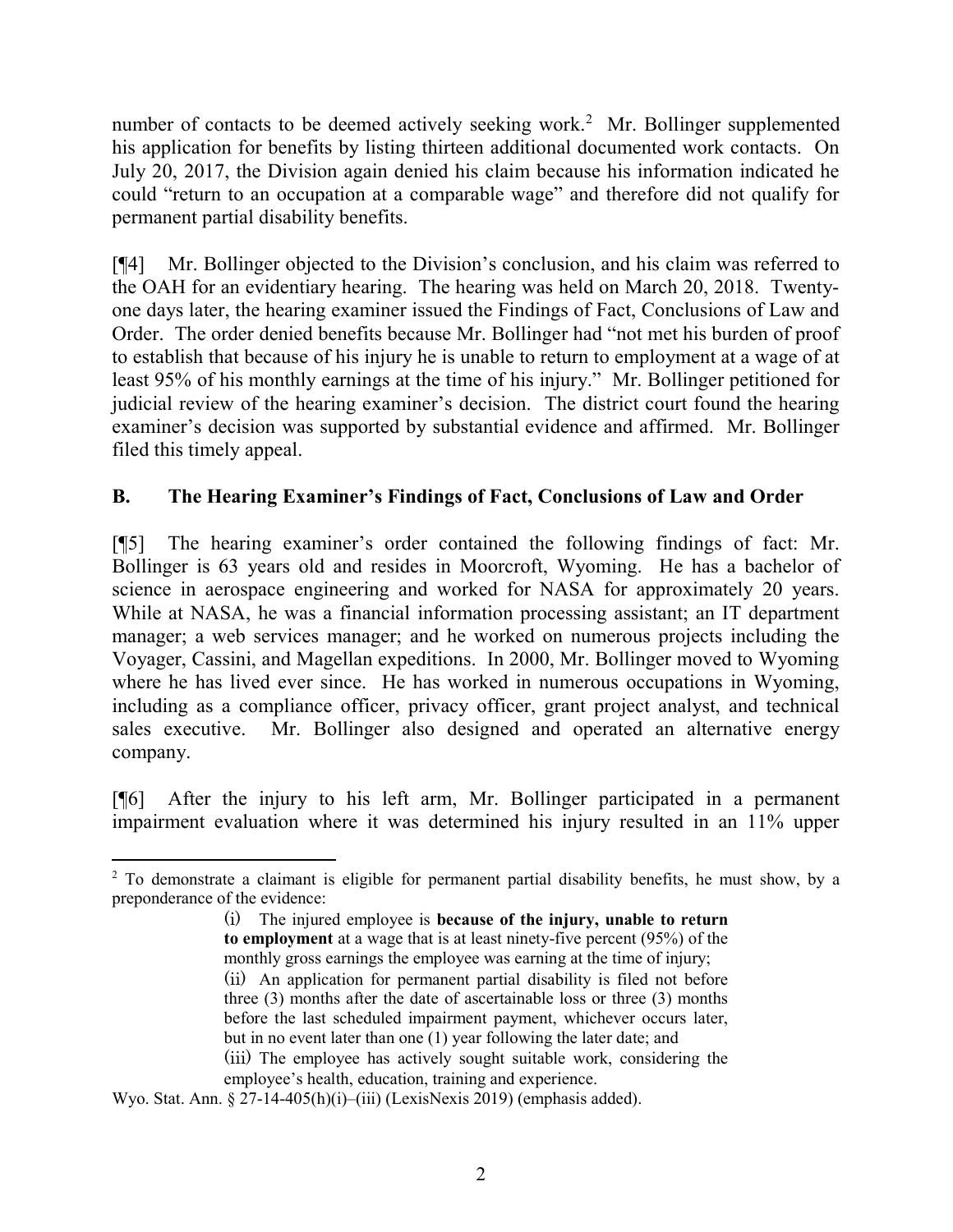extremity impairment which equaled a 7% whole person impairment. He is able to lift 20 pounds with his right hand but only five pounds with his left.<sup>3</sup> Given his physical limitations, a Functional Capacity Evaluation concluded Mr. Bollinger was able to perform in a medium capacity. His treating physician advised him he was able to return to some type of non-manual labor but could not return to his former job.

[¶7] Mr. Bollinger submitted applications to more than 50 qualifying jobs between April 18, 2017, and June 19, 2017. The jobs included: data science analyst, maintenance technician in electronics, operations manager, operations manager for aerospace components, certified medical coder, store manager, test and balance technician, senior computer technology business application analyst, engineering position, communications security, account executive, city administrator, and wind farm maintenance technician.

[¶8] Mr. Bollinger did not receive a response to any of his applications even though he testified he was mentally and physically qualified to perform all of the jobs listed in his job search. Although some of the positions paid less than \$16 per hour, the "vast majority paid in excess of what he was earning at the time of his injury."

[¶9] Based on these facts, the hearing examiner determined Mr. Bollinger had not established that "because of his injury he [was] unable to return to employment at a wage of at least 95% of his monthly earnings at the time of his injury."

# **DISCUSSION**

# A. Standard of Review

[¶10] "When we consider an appeal from a district court's review of an administrative agency's decision, we give no special deference to the district court's decision." Dale v. S & S Builders, LLC, 2008 WY 84, ¶ 8, 188 P.3d 554, 557 (Wyo. 2008). "Instead, we review the case as if it had come directly to us from the administrative agency." Id. (quoting Newman v. State ex rel. Wyo. Workers' Safety & Comp. Div., 2002 WY 91, ¶ 7, 49 P.3d 163, 166 (Wyo. 2002)).

[¶11] Judicial review of agency decisions is governed by the Wyoming Administrative Procedure Act, Wyo. Stat. Ann. § 16-3-114(c) (LexisNexis 2019), which provides in relevant part:

- (c) . . . The reviewing court shall:
	- (i) Compel agency action unlawfully withheld or unreasonably delayed; and

 $\overline{a}$ <sup>3</sup> Mr. Bollinger is right-handed.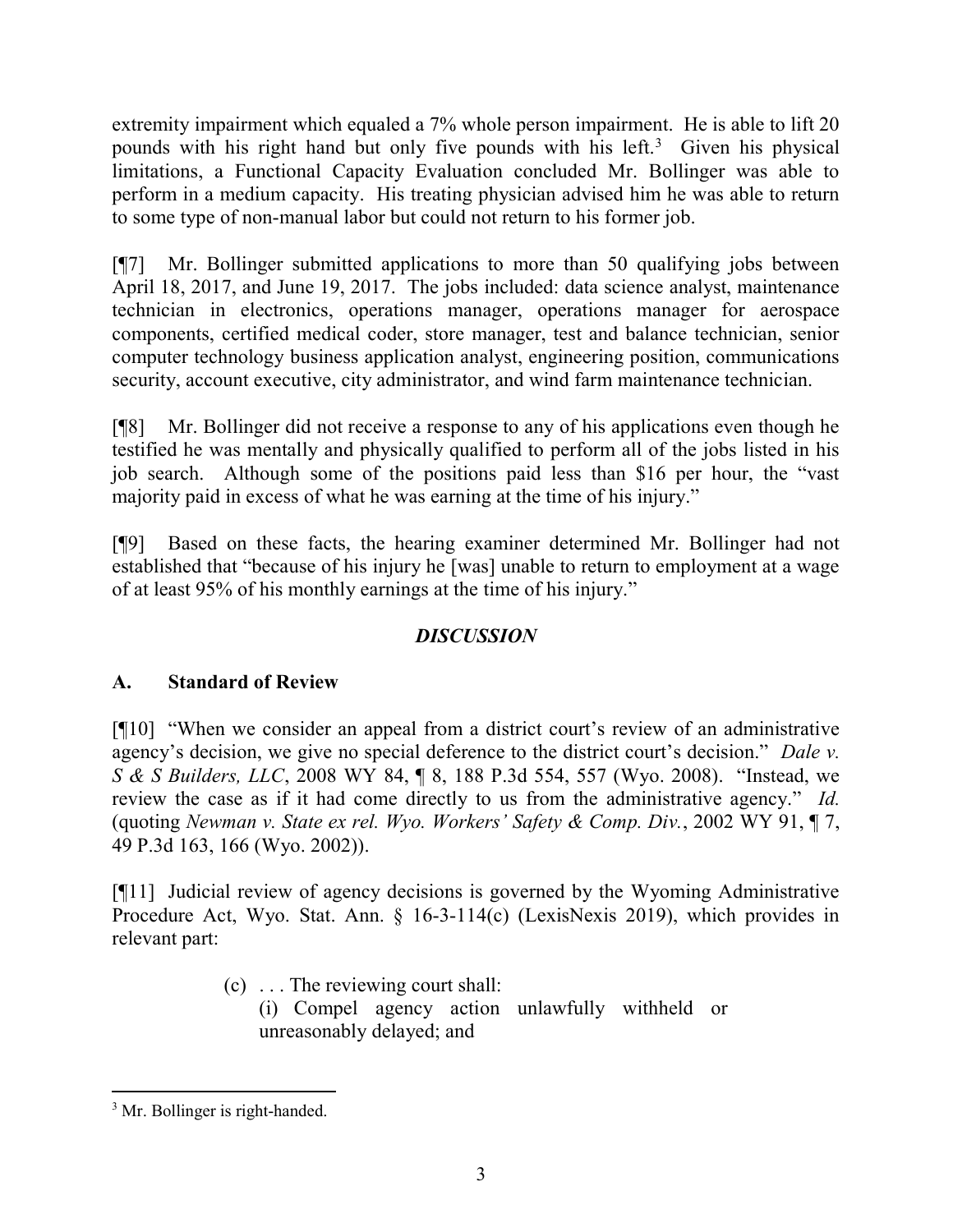(ii) Hold unlawful and set aside agency action, findings and conclusions found to be:

(A) Arbitrary, capricious, an abuse of discretion or otherwise not in accordance with law;

. . . . (E) Unsupported by substantial evidence in a case reviewed on the record of an agency hearing provided by statute.

[¶12] "[T]he substantial evidence standard will be applied any time we review an evidentiary ruling." Dale,  $\sqrt{22}$ , 188 P.3d at 561. In *Baldwin*, we noted:

> If the hearing examiner determines that the burdened [claimant] failed to meet his burden of proof, we will decide whether there is substantial evidence to support the agency's decision to reject the evidence offered by the burdened party by considering whether that conclusion was contrary to the overwhelming weight of the evidence in the record as a whole.

In re Baldwin, 2008 WY 125, ¶ 8, 196 P.3d 1087, 1090 (Wyo. 2008) (citation omitted). "[O]ur review of any particular decision turns not on whether we agree with the outcome, but on whether the agency could reasonably conclude as it did." *Id.* (citation omitted).

[¶13] "Even if an agency record contains sufficient evidence to support the administrative decision under the substantial evidence test, this Court applies the arbitrary-and-capricious standard as a 'safety net' to catch other agency action that may have violated the Wyoming Administrative Procedures Act." Worker's Comp. Claim of Rodgers v. State ex rel. Wyo. Workers' Safety & Comp. Div., 2006 WY 65, ¶ 19, 135 P.3d 568, 575 (Wyo. 2006) (quoting Worker's Comp. Claim of Decker v. State ex rel. Wyo. Med. Comm'n, 2005 WY 160, ¶ 24, 124 P.3d 686, 694 (Wyo. 2005)). "Under the umbrella of arbitrary and capricious actions would fall potential mistakes such as inconsistent or incomplete findings of fact or any violation of due process." Rodgers, ¶ 19, 135 P.3d at 575 (quoting Decker, ¶ 24, 124 P.3d at 694).

# I. Was the OAH decision to deny Mr. Bollinger permanent partial disability benefits supported by substantial evidence?

[¶14] It is undisputed Mr. Bollinger's claim was timely, and he actively sought work in compliance with the Division's rules. The only issue at the hearing was whether he demonstrated that, because of his injury, he was unable to return to employment at 95% of his former monthly gross earnings. Wyo. Stat. Ann. § 27-14-405(h).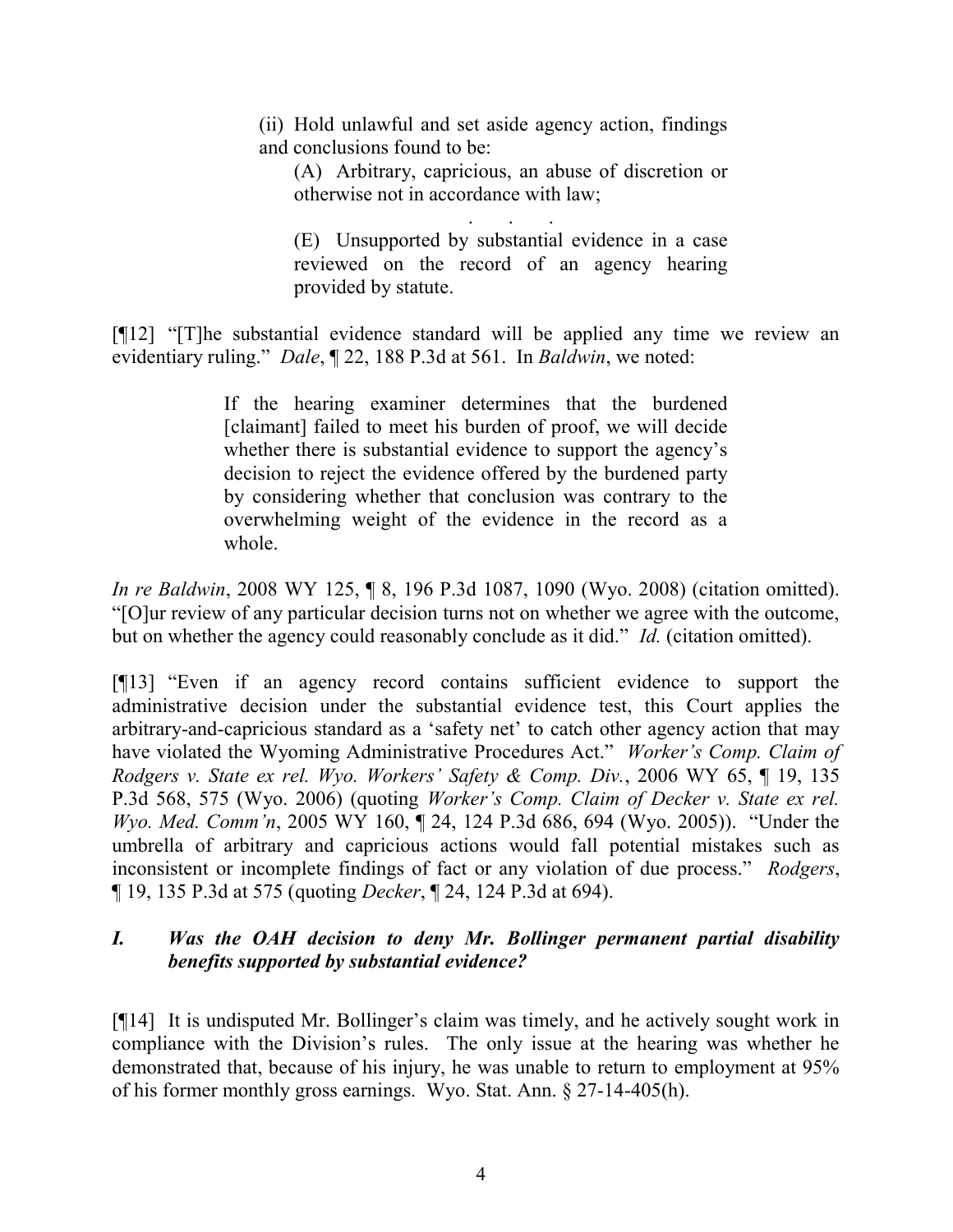[¶15] Mr. Bollinger contends the evidence presented at the hearing demonstrated he met all of the statutory requirements. Despite his efforts, he did not receive any responses from potential employers, let alone find employment. He argues that, had he not been injured, he would still be working. Because of his injury, he remains unemployed with no job prospects. Therefore, he claims the hearing examiner erred in placing greater weight on his impressive resume, which indicated he theoretically *should* be able to find employment at a salary at 95% of his pre-injury wage. Instead, Mr. Bollinger argues that the hearing examiner should have found dispositive the undisputed fact showing Mr. Bollinger applied for over 50 positions and still had no job at any wage.

[¶16] "[A] worker suffers a loss of earning capacity when, because of his injury, he is deprived of his ability to rely upon prior work experience." Bonsell v. State ex rel. Wyo. Workers' Safety & Comp. Div., 2006 WY 114, ¶ 18, 142 P.3d 686, 691 (Wyo. 2006). "[T]he focus of § 27-14-405(h) is on the injured employee's true ability to earn a living." Id. ¶ 25, 142 P.3d at 692.

> In determining whether an employee has suffered a loss of earning capacity both medical and non-medical evidence may be relevant. Although no individual factor is determinative, the following considerations are relevant to the loss of earning capacity inquiry: the employee's physical impairment, including the nature and extent of his injury; age; education; actual earnings, including pre-injury and postinjury earnings; ability to continue pre-injury employment; and post-injury employment prospects.

Id.  $\parallel$  12, 142 P.3d at 689 (internal citations and quotation marks omitted); see also Baldwin, ¶ 15, 196 P.3d at 1092.

[¶17] Mr. Bollinger argues our decision in Bonsell governs the analysis in this case. There, Mr. Bonsell injured his back while working as a paint store manager. *Bonsell*, 13, 142 P.3d at 687. He applied for permanent partial disability benefits, and his vocational evaluation indicated he could return to an occupation comparable to his pre-injury employment. *Id.*  $\parallel$  5, 142 P.3d at 688. Prior to his hearing before the OAH, Mr. Bonsell found a job which paid nearly the same wage as his paint store job. Id. However, the new job did not allow overtime, so he could not earn as much as he was earning when he was injured. *Id.* The hearing examiner determined Mr. Bonsell was eligible for benefits, but the district court reversed, concluding "[t]he record does not contain substantial evidence which connects [Mr. Bonsell's] wage reduction to his injury." *Id.* 16, 142 P.3d at 688.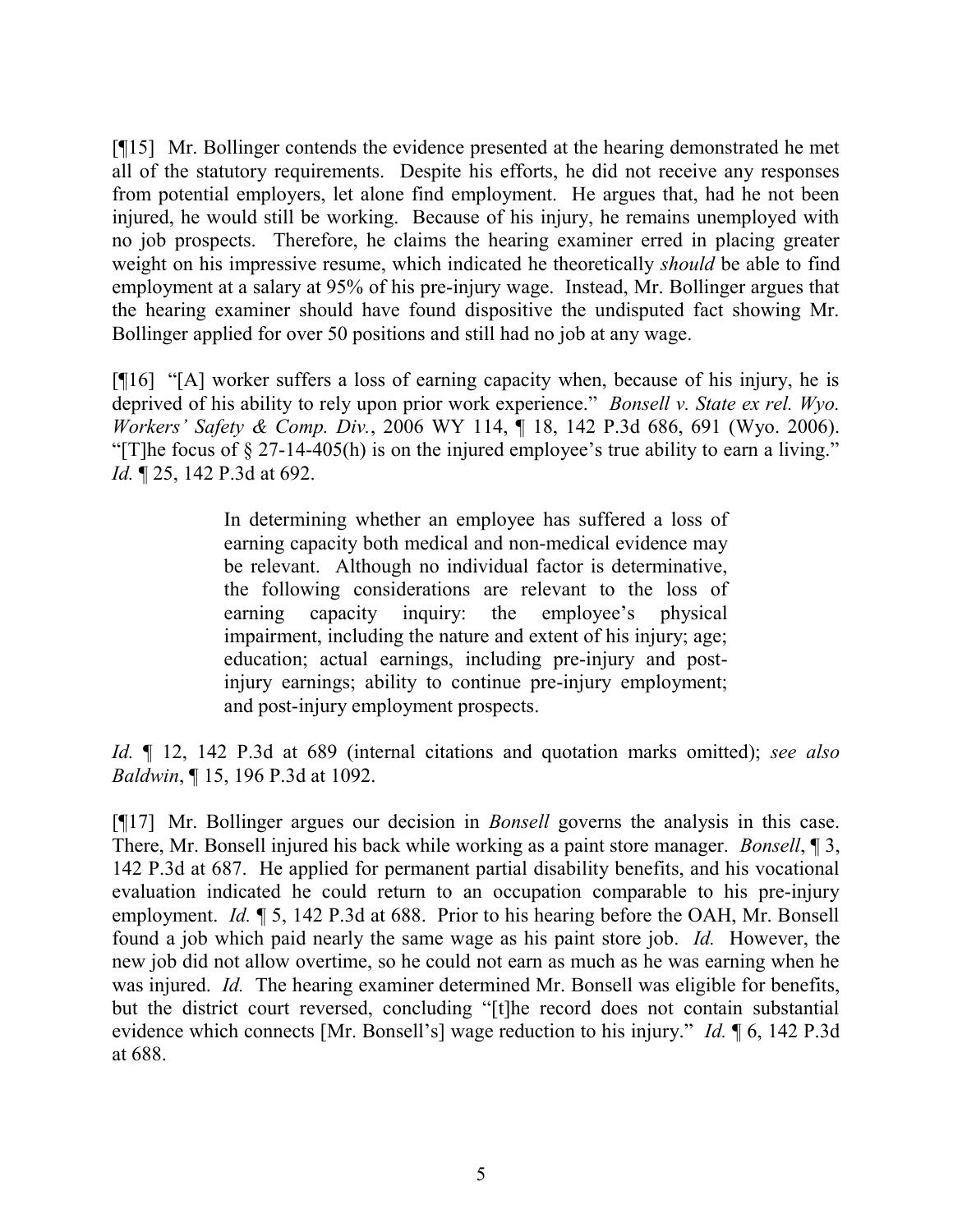[¶18] On appeal, we reinstated the hearing examiner's decision. Id. ¶ 26, 142 P.3d at 692. We noted Mr. Bonsell had shown he could not return to his previous occupations because of the physical limitations caused by his injury and, "although [he had] a bachelor's degree in social sciences, there was no indication" he qualified for positions teaching or counseling children—jobs identified in the addendum to the evaluation. Id. ¶ 23, 142 P.3d at 692. We recognized the hearing examiner, as the finder of fact, was responsible for making the decision to give greater weight to Mr. Bonsell's actual employment rather than the vocational evaluation. Id.  $\parallel$  24, 142 P.3d at 692. We concluded Mr. Bonsell established he was unable to find a better-paying job given the physical limitations resulting from his injury, and therefore, the district court erred in substituting its judgment for that of the hearing examiner. *Id.* 126, 142 P.3d at 692.

[¶19] Mr. Bollinger argues Bonsell stands for the proposition that, once a claimant has conducted a diligent job search without response from any employer, his inability to secure employment reflects his "true ability to earn a living," as opposed to theoretical jobs "he could possibly obtain." According to Mr. Bollinger, nothing in Wyo. Stat. Ann. § 27-14-405(h) requires him "to prove [his] applications were rejected because of his injury"; he is required only to prove his injury caused his inability to return to employment at "95% of his monthly earnings at the time of his injury." Mr. Bollinger also argues he was unable to find any employment after his injury despite his efforts, the hearing examiner erred in relying on speculative available employment and ignoring his true ability to earn a living.

[¶20] Our standard of review requires us to affirm the hearing examiner's decision "unless it is clearly contrary to the overwhelming weight of the evidence on record." Dale, ¶ 11, 188 P.3d at 558–59 (quoting Newman, ¶ 26, 49 P.3d at 173). We therefore review the record evidence supporting the factors relevant to whether there has been a loss of earning capacity as set forth in *Bonsell*,  $\P$  12, 142 P.3d at 689, and *Baldwin*,  $\P$  15, 196 P.3d at 1092.

[¶21] The hearing examiner considered the nature and extent of Mr. Bollinger's physical injury and recognized Mr. Bollinger suffered a 7% whole person impairment and was limited in his ability to lift certain weight. Mr. Bollinger is 63 years old and has a bachelor of science in aerospace engineering. He cannot return to his former job.

[¶22] However, Mr. Bollinger's ability to continue pre-injury employment is markedly different from that of Mr. Bonsell's. Mr. Bollinger's pre-injury employment includes numerous jobs that did not require a high degree of physical lifting. Since coming to Wyoming, his jobs have included compliance officer, grant project analyst, and technical sales executive. Mr. Bollinger's extensive pre-injury employment experience distinguishes his situation from Mr. Bonsell whose pre-injury work history included only two physical jobs. Based on Mr. Bollinger's educational background and proven employment history, there are a variety of positions available for which he is qualified.